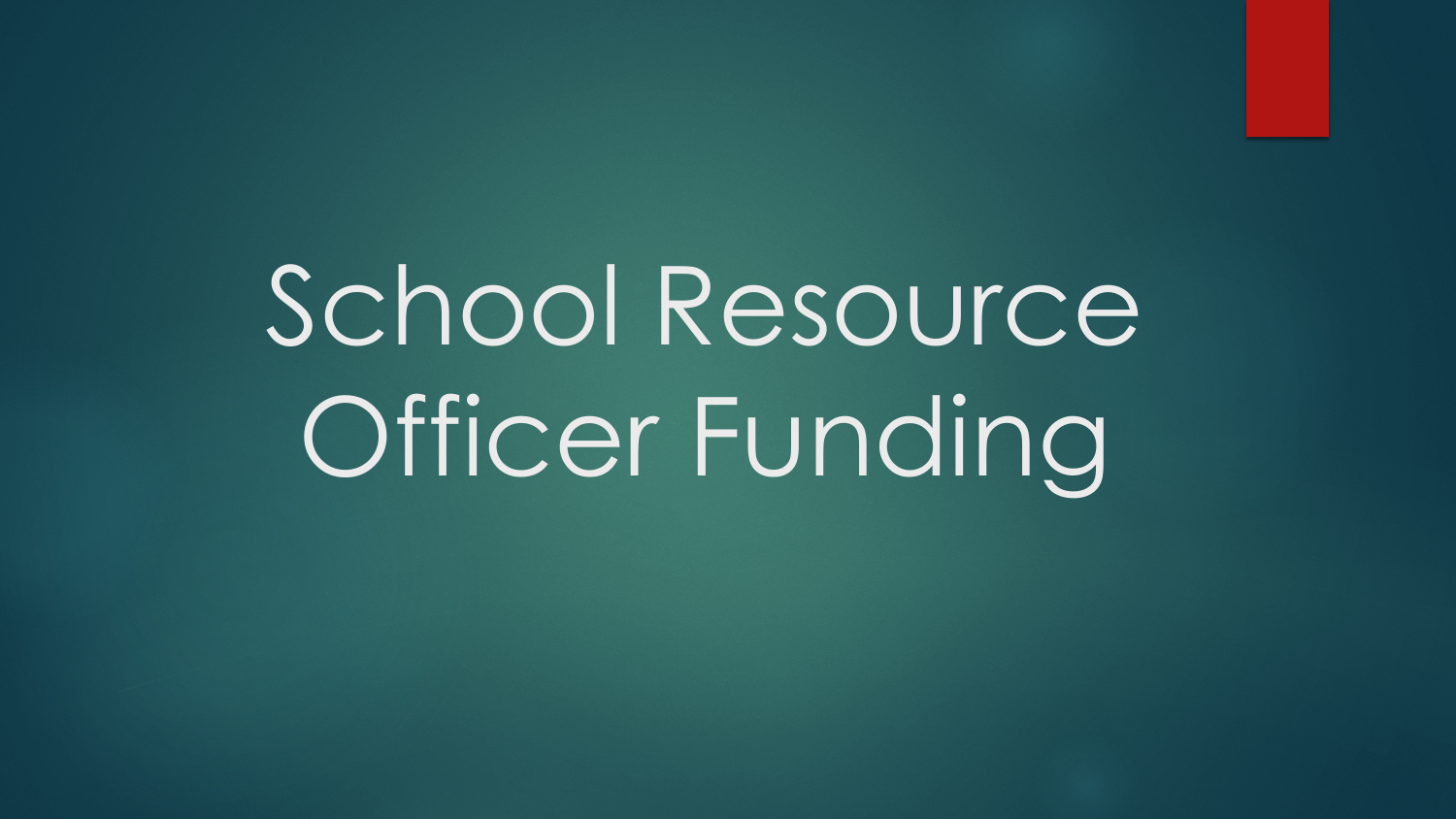On May 28th, 2019 in response to the STEM School shooting, the Douglas County Board of County Commissioners approved \$3,000,000 to fund 50% of the costs associated with new School Resource Officers in any school in unincorporated Douglas County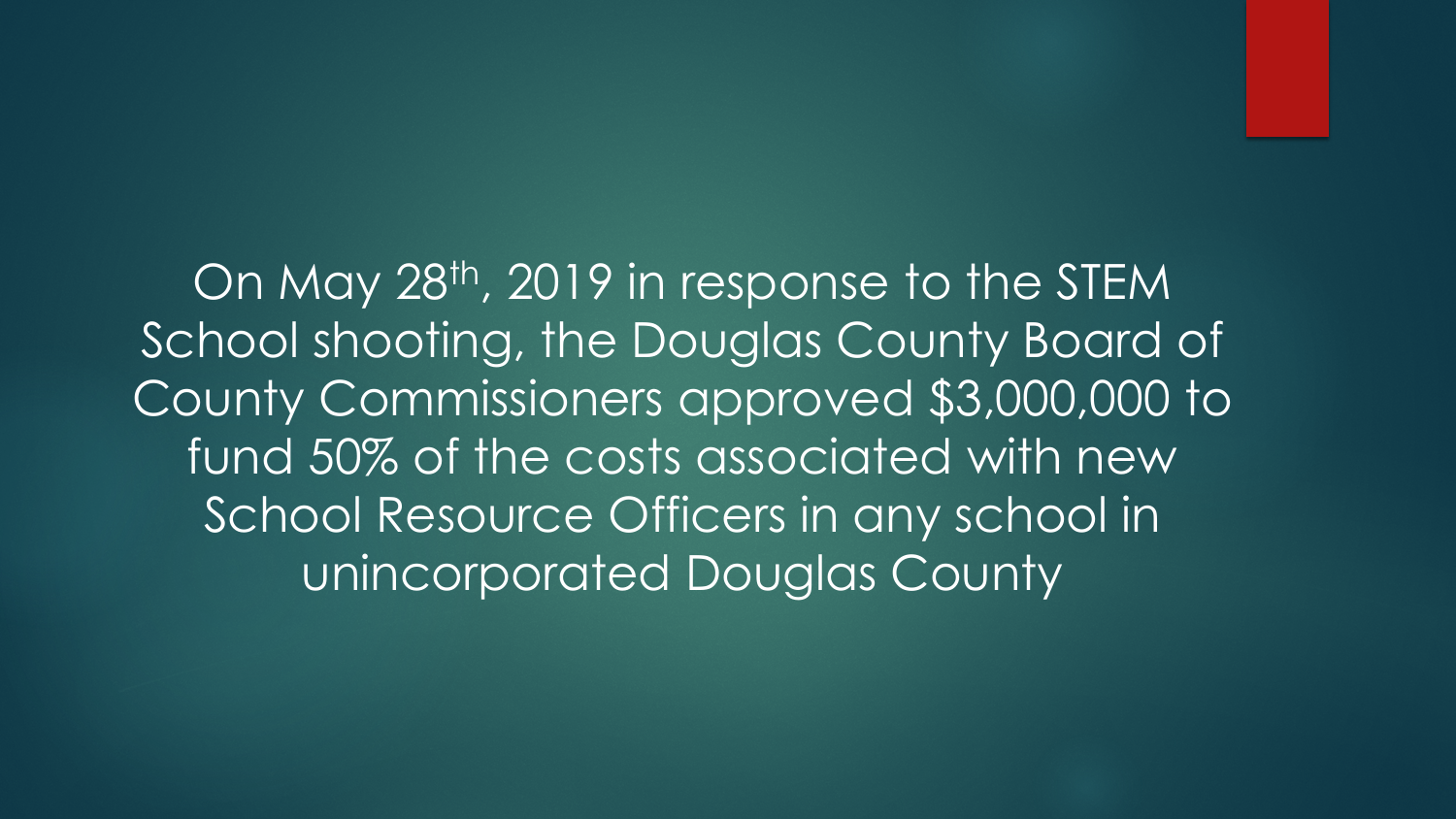## Douglas County Sheriff's Office Current School Resource & Youth Unit

(In partnership with Douglas County School District (DCSD), one Private and 1 DCSD Charter school)

- **7 DCSD Neighborhood High Schools**
- **1 DCSD Charter School**
- **1 Private High School**
- **1 SRO Corporal**
- **1 SRO Sergeant**
- 3 Youth Education and Safety in Schools (YESS) Officers **(1 shared cost with DCSD)**
- 1 Juvenile Detective
- 1 Civilian YESS/Suicide Prevention/Parent Academy Coordinator
- ▶ 7 School Marshals (Off Duty funded by DCSD)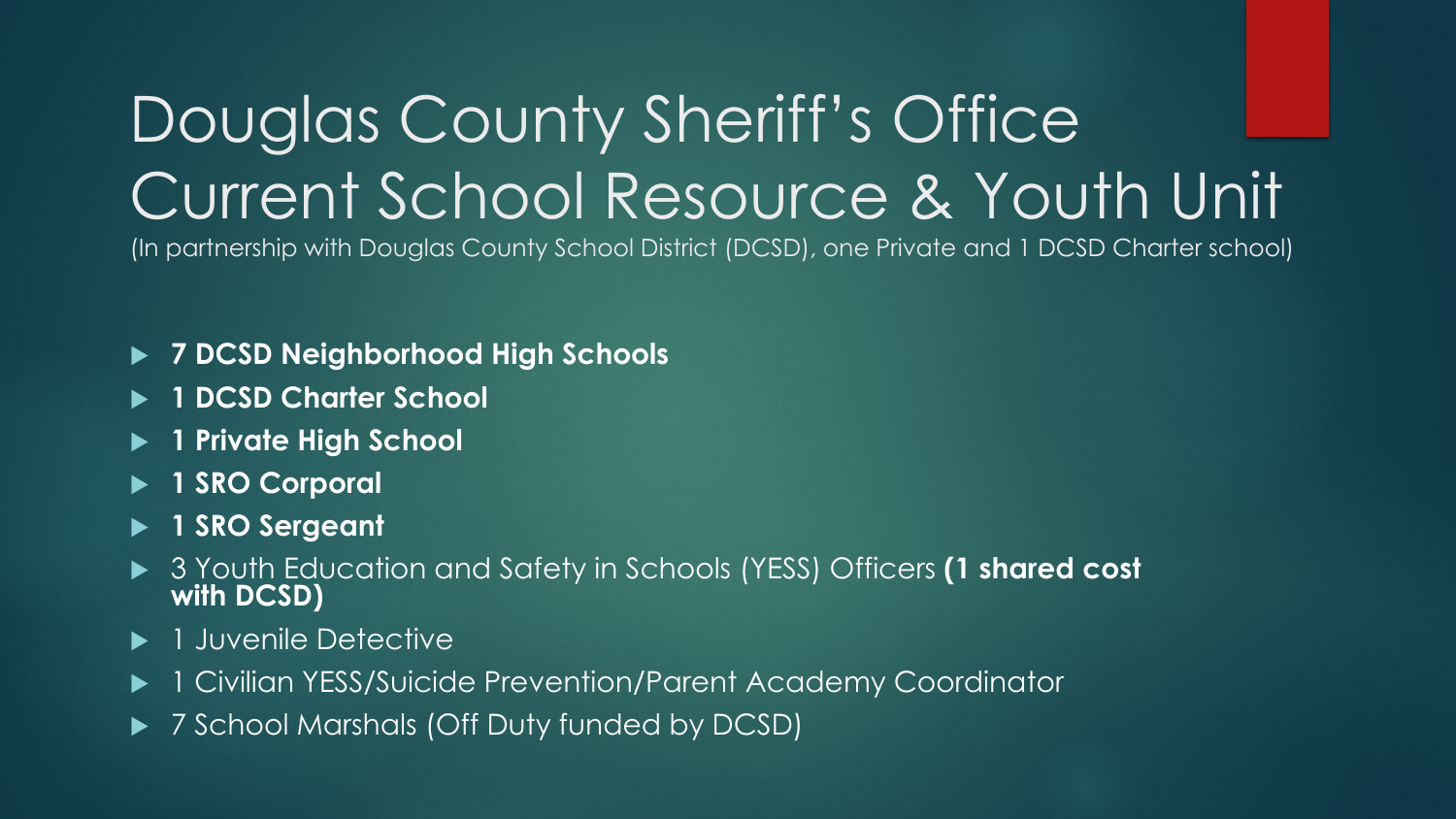New School Resource Officers in partnership with the Douglas County School District & Charters

**5 DCSD Middle Schools**

**2 Charter Schools**

▶ 7 School Marshal Positions expected to transition to **8 School Resource Officers for Elementary Schools** in December 2019 (in partnership with DCSD)

- ▶ 2 SRO Sergeants
- **1** Juvenile Detective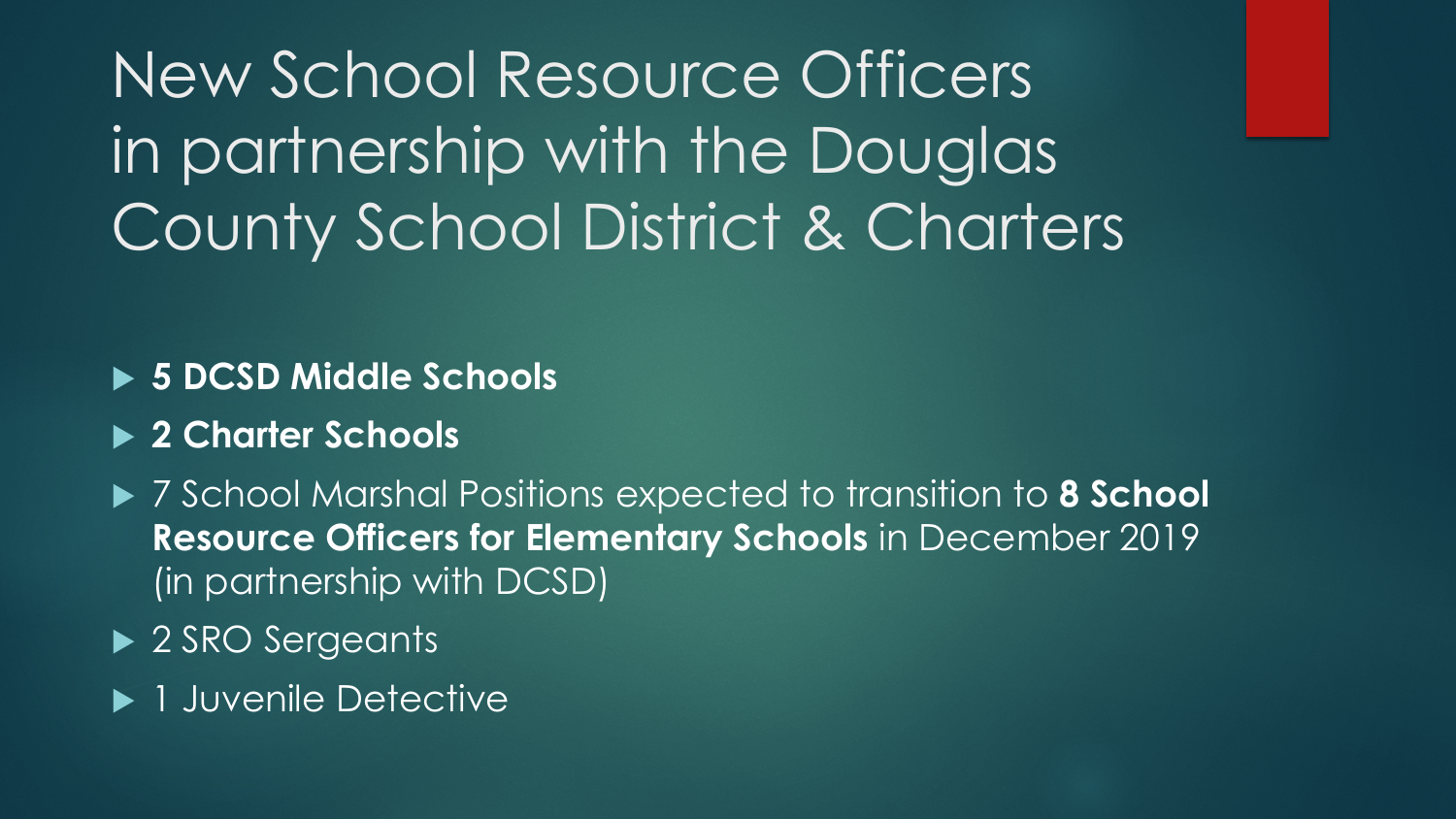Total Officers after new funding dedicated to School Safety in unincorporated Douglas County

- ▶ 20 SROs DCSD Neighborhood (Elementary, Middle, and Sr. High Schools)
- **3 SROs DCSD Charter Schools**
- **1 SRO Private School**
- **1 SRO Corporal**
- **3 SRO Sergeants**
- 2 SRO Corporal/Juvenile Investigators
- 3 YESS -Youth Education and Safety in School Officers
- 1 Civilian YESS/Suicide Prevention/Parent Academy Coordinator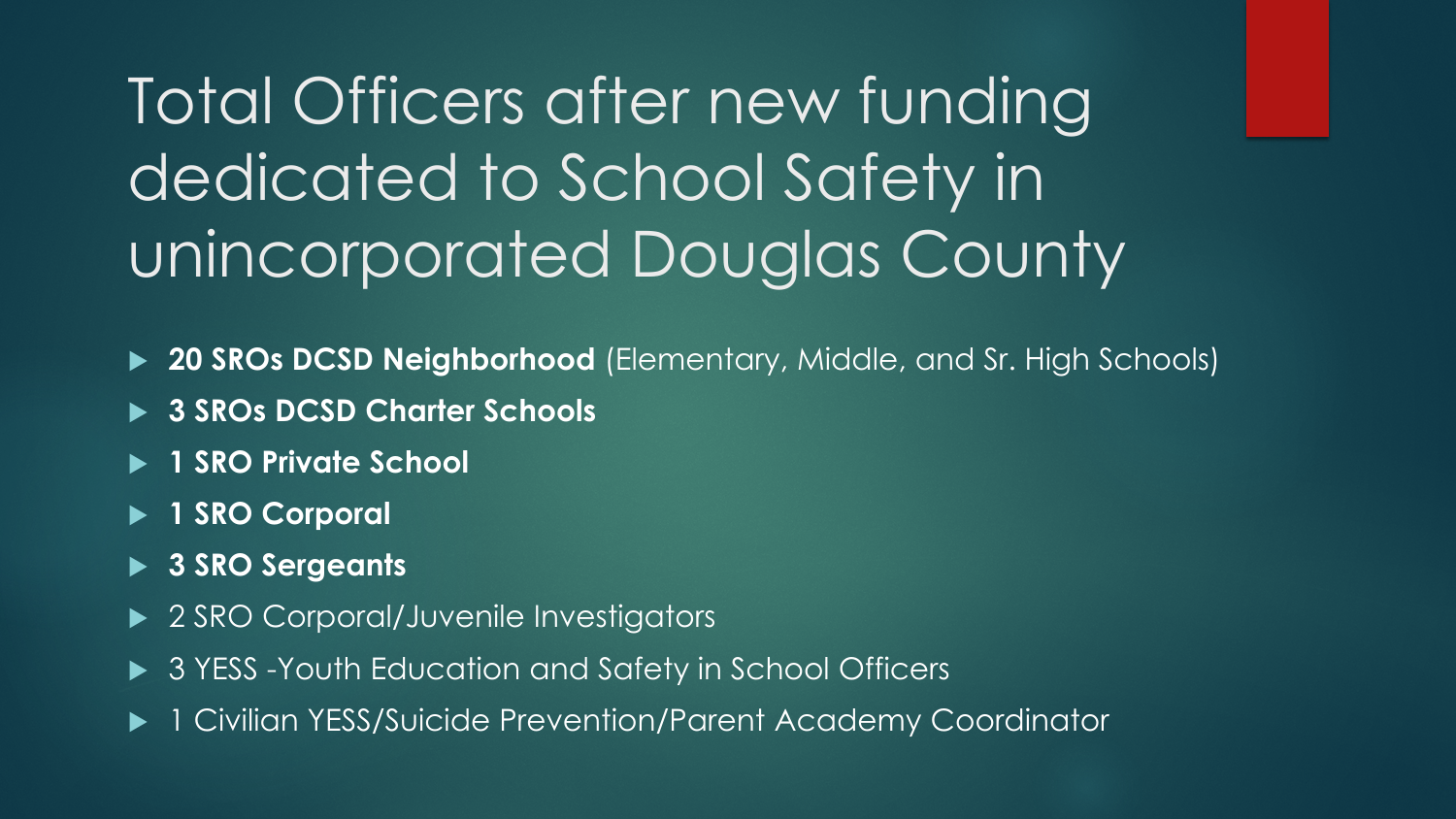## Current efforts filling School Resource Officer positions

- ▶ 3 SROs were on an eligibility list to be transferred upon openings.
- ▶ 9 SROs candidates were identified through internal testing as eligible.
- ▶ 5 SROs lateral officers from other agencies are in the hiring process.